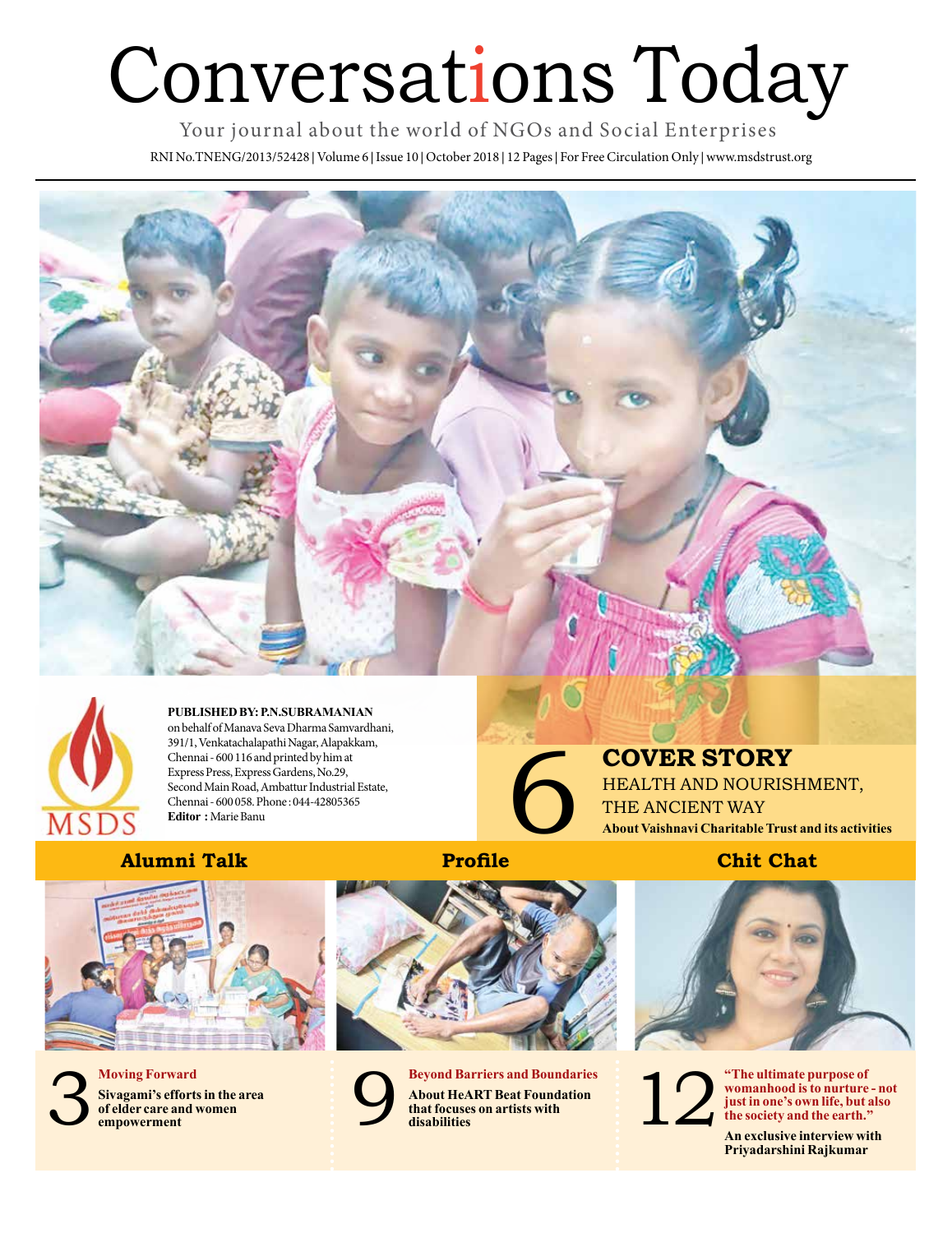### **FROM THE EDITOR**

#### **Dear Reader,**

*"Life's most persistent and urgent question is: What are you doing for others?" – Martin Luther King, Jr.*

One of the most important values we learn in our lives is how to give back to the society. That purpose in life is probably best summed up by William Shakespeare who said, "The meaning of life is to find your gift. The purpose of life is to give it away."

Our society is strengthened by volunteerism, and any society that supports and encourages volunteering is a society that cares and promotes the wellbeing of its citizens.

Volunteering gives you the satisfaction of playing a role in someone else's life, helping people who may not be able to help themselves. Whether it is a fundraiser for the research to cure a disease that affects the whole world, or to help a local family who has fallen in a time of calamity, volunteers make it happen.

Volunteering encourages socializing, networking and friend making, and is a way of giving back to the society while developing important social skills, and gaining valuable work experience at the same time.

So, the next time you are considering whether or not you should volunteer, we urge you to ask these questions:

- What have I done in the past that I've enjoyed?
- What talents or skills can I offer? What do I want to do as a
- volunteer and what would I rule out doing? What would I like to learn by
- volunteering?
- How much time can I commit?

**–Marie Banu**

# **Listening generously**

When you listen generously to people they can hear the truth in themselves, often for the first time.

Rachel Nacmi Remen

@ quotefoncy

**I** have been encountering many individuals who<br>call themselves stressed. There is overwhelmin<br>the library of the state of the state of the state of the state of the state of the state of the state of the state of the stat call themselves stressed. There is overwhelming at all levels—mental, emotional and they are seeking healing. I realized healing happens no sooner they encounter generous listening. A form of listening which allows the "speaker" to traverse their mindscape from past to present to future without having to be coherent. They can simply pour out all that "lies within" them and be authentic to themselves in the process. This in itself helps people come out of their stress. As they have not been able to listen to themselves they have piled on a lot of stuff that stands as stress!

A service of generous listening which has no motive other than of being of service, giving a gift of one's presence, is truly a generosity that every person in the world is aching and longing for. I can experience deep connection when I "just" listen; when i sit with others in their truth. To listen without even a need to understand is truly a gift to both the person telling the story and the person hearing it. Listening to understand is important, but there are some things that are beyond our understanding.

It is often through the quality of our listening and not the wisdom of our words that we are able to effect the most profound changes in the people around us. A loving silence often has far more power to heal and to connect than the most well intentioned words.

The word listen is made up of letters that makes the word silent. Isn't that directional enough for us?

My sense is that one can listen generously when one steps out the personality and is there for the other person not to problem solve, not to offer solace, but to be a "board" onto which the other person can put the jigsaw pieces and in doing so can bring together the "whole picture".

I am generously committed to listening generously!

#### *Yours Energetically*

#### *Ms. Bhuvaneshwari Ravi is trainer, facilitator and coach of the Positive Energy (PE) program. She is a spiritual seeker with a vision of transforming her own energy state from surviving to being. In this journey she has gathered deep insights and is continuously working towards creating a pathway for more seekers. With years of exposure to spiritual practices like yoga, reiki, and personal development interventions like coaching, she is working in the Organization Development and Leadership Development space.*

*She can be contacted at bhuvaneshwari@teamthink.co.in for arranging Positive Energy training and Coaching sessions.*

### **EDITORIAL**

**Latha Suresh Marie Banu**

*Design: Blink Foundation*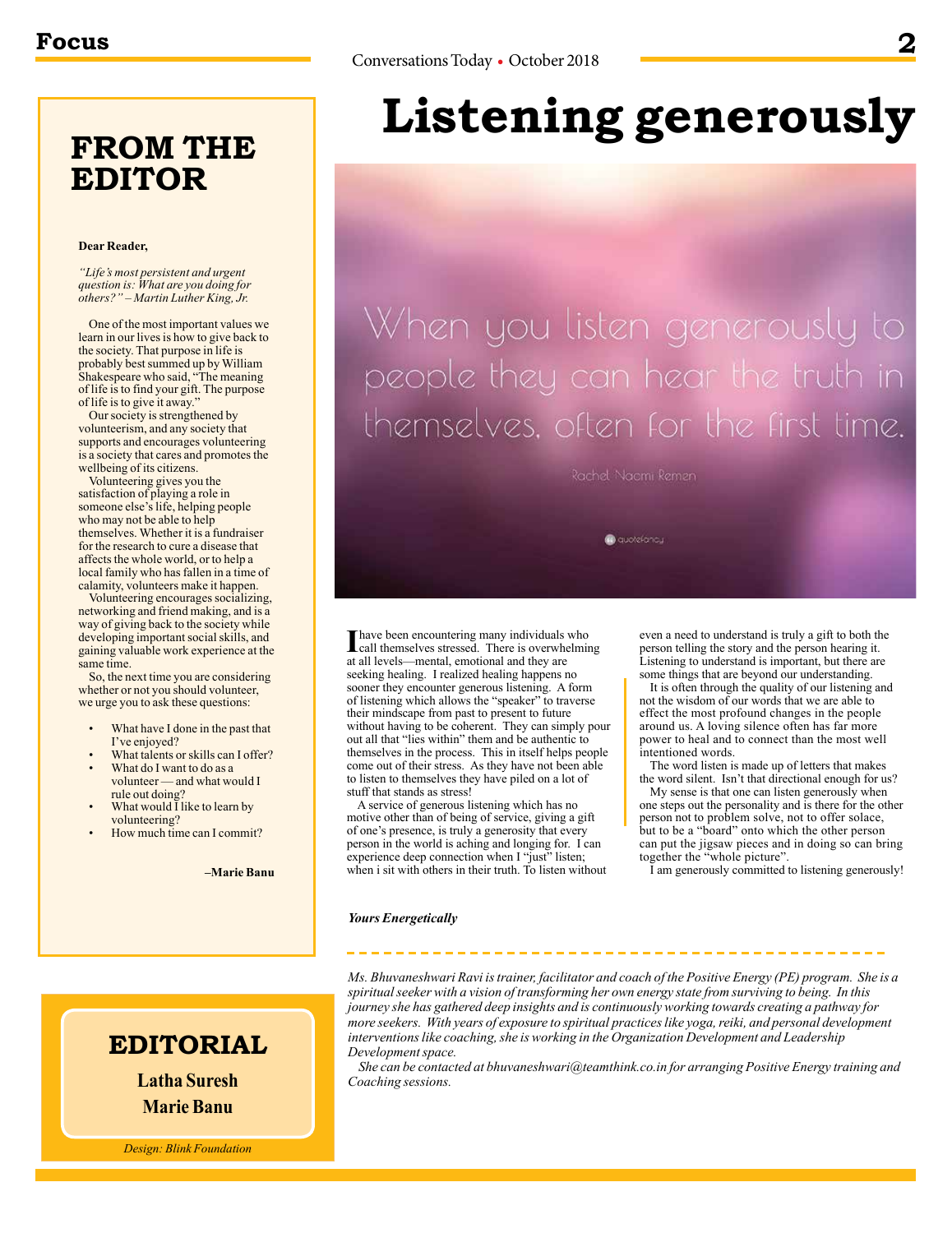# **Moving forward**

 $N_{\text{to face a range of challenges,}}$ particularly the competition against existing stake holders and speculation from the community. While establishing oneself is a strenuous task, building credibility is equally daunting. When a community faces different people doing the same work, the tendency to judge and compare is inevitable. "We cannot get stuck. What matters is the ability to look beyond, move forward and realise the objectives one stands for," informs Ms. S. P. Sivagami, Founder of Jansi Rani Rural Trust in Vellore, Tamil Nadu.

Sivagami comes from a farming family that values education and its role in social development. However, she discontinued schooling after class eight as the high school was far away and inaccessible. "This is the most common reason why many girls like me discontinued education. As a result I could not pursue my dream to join the police forces," she says.

Sivagami's parents had a different plan and she was married off at 17. As a young bride, she resolved to educate all her children without discriminating between sons and daughters. Well aware of women's participation in household decision making, she began to save as much as she could for her children's education. While she got to know about the SHGs in her neighbourhood, she found them to be a reliable option for women like her. Soon enough, she got in touch with the Thesiyar NGO that was managing the SHGs there. She initially decided to form an SHG and be a part of it, but with no one ready to lead, she decided to step into the shoes of a leader. Sivagami, along with other SHG leaders got the chance to participate in a training programme in Madurai. "I met many SHG leaders there and realised the potential this platform had to transform women into entrepreneurs/leaders, irrespective of their background. Financial independence for women like me makes a lot of difference," she asserts.

In a chance interaction with drivers she had met in the training programme, Sivagami learnt the value of her driving skills. "The irony is that my skills would let me earn 700 rupees a month, but to get a driving license that would allow me to do so, I may have to spend 3000 rupees," she laughs. Her experience in the SHG was overwhelming and in every stage she not only realised her personal growth, but also began to understand the needs dependant population in any community, particularly elders. "In the earlier days, I would walk to the villages to meet other women. As the network widened, I used a bicycle and then a two wheeler. Mobility helped me observe many things," she says.





In 2007, Sivagami left the SHG and joined the HDN dairy farm as a Field Officer, overseeing the recruitment of old people there. After two years, in 2014, she quit and decided to work for the cause of the elderly. She launched Jansi Rani Rural Trust in 2014 to focus on issues that fell outside the purview of SHGs. She wanted to make things easier for the elderly and women and thus started many small scale programmes in 54 village panchayats in Vellore District.

Medical camps, pension for senior citizens and widows, distribution of stationeries for underprivileged children, application for Aadhar, training for SHG members and skill training programmes for women were successfully organised by the Trust. "When you work at a local level, scale does not matter. In fact, each programme resulting in a chain of intervention and successive programmes is the most gratifying part. We have earned people's

trust and therefore, we will be able to work on other issues too," says Marie, Sivagami's colleague who interacts with stakeholders in the field.

Sivagami's energy is inspiring and contagious. According to her, CSIM in one big reason behind this energy. "A senior field worker informed me about CSIM and recommended that I pursue the Social Entrepreneurship Outlook Programme. It was all too new for me. I could relate whatever they taught to my own context," says Sivagami, who even today, regrets missing two classes at CSIM. The art of speaking to different people mesmerises her. "Its like magic. Many times you do things out of instinct or habit and later when you realise it is a great skill, you feel overwhelmed. You feel stronger. You feel more determined than before. That's what CSIM did to me – helped me recognise myself. I see the value of my field experience and have started visualising my Trust's future, she says.

Sivagami's next endeavour is to ensure timely food for the elderly who live alone in their homes. Her team is now trying to collaborate with local food outlets, who can prepare and deliver food to the elderly. Beginning with food, she intends to build a network of other services like supply of medicines so that life becomes easier for them.

**–Shanmuga Priya.T**

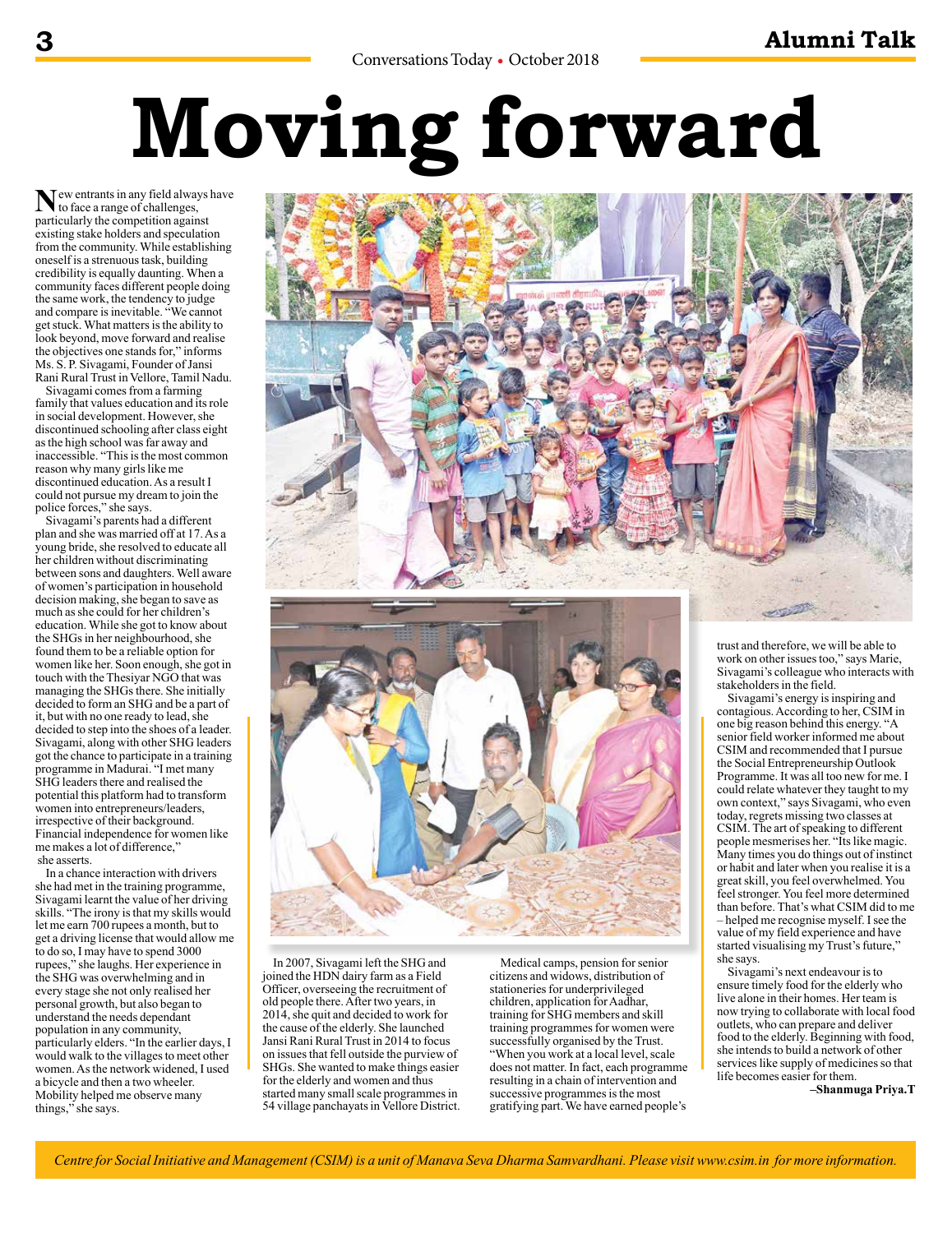# **Leader & Leadership Matters…**

 *10. Responsibility in relationships : Sense of accountability* 

*"Don't walk behind me; I may not lead, don't walk in front of me; I may not follow, Just walk beside me, and be my friend "– Albert Camus*



*Meaning of Responsibility in relationships: The Leader takes responsibility for his/her relationships and their growth. (LOI, www.discoverself. com ). Taking responsibility for the relationship is to stand accountable for all that the relationship brings and being able to respond with openness and acceptance. The opposite would be to be in denial, refuse and block the difficult, unpleasant and tough part the relationship presents.*

In position of Leadership, be it in family<br>or in profession, relationships form the<br>fularum of outstance. While a Leader may or in profession, relationships form the fulcrum of existence. While a Leader may be able to express their feelings and emotions; accept people as they are; additionally taking responsibility and being accountable for those relationships becomes critical. While there has been enough writing on people being responsible for themselves while in relationship, not much is dwelled on the taking responsibility for others and the relationship itself.

We chose Smt Anuradha Shivakumar, also fondly called as 'Pinky' to discuss more in depth about Responsibility in relationships. Pinky is a very loving, committed and sincere human being whose life and leadership style revolves around Responsibility, be it relationships or tasks. She is the Head of Life Education Program called EQUBE run by EFIL Educational Services, Bangalore. Four Masters to her credit – Forensic scientist, criminology, English literature and Public administration, she is also a certified counsellor. She is the senior faculty in imparting Life education programs to students from 5th to 10th grade, teacher development and training workshops. Popular for her caring and sharing nature at school, office and family, Pinky has many admirers and supporters for everything that she does. Pinky took to working with children as fish to water in the last decade.

#### *Pinky, what according to you does the attribute 'taking Responsibility in relationships' mean?*

"Every role has some kind of inbuilt expectations for that role. May be it is not overtly said, they are those legitimate expectations of that particular relationship. It is a part and parcel of being in the relationship. For me, responsibility in relationships would mean being there for that person in that relationship.

#### *Pinky, I have seen you for past decade in office, family and social circles catering with undying commitment to the needs of everyone. People have fondly admonished you too for taking care beyond expectations. At what age did you develop*

*this quality and make it your personality?*  Pinky smiles and from her reminiscences emerge the stories, "I think it came due to me being a middle child. I think this is also a middle child syndrome. I have always felt that I have to be true to both – as a younger sister to my sister and as an elder sister to my brother. So probably when I was 15 or 16 is my earliest memory when my mom was unwell. Even though I was myself young, still I sort of felt that my mom needed support in cooking and housework. I started cooking and supported her physically, emotionally and been there for her. I took over a lot at that age itself.

She quickly adds, "Kalpana, there are many dimensions of taking responsibility; physical, mental and emotional. Physical is merely taking care through actions or tasks; mentally is supporting and understanding others; most important is emotionally, which means accept people with their emotions and distinct personalities. Accepting the basic personality of that person and being there for them is taking emotional responsibility.

#### *Most people have attributed taking care, standing by or responsibility equal to burdensome. How do you see this, Pinky? Is responsibility in relationships really a burden?*

"Hahaha, perhaps I am different, Kalpana. As a burden, I have never felt till now. At one level I see it in a very practical way. If some work has to be done, it has to be done and so let me not over analyze it, just do it. In some places I also see it as a faith that people have in me, that I will be there and they can depend on me to be there for them at any level. According to me, it's a gift and a blessing to have people just depend on and say 'she will do it and I don't even have to doubt'. Sometimes maybe because of some physical limitations I may feel tired or stressed out but I have never felt a burden. I feel every person has their own way of showing love and affection to people. It has to be an integral part of that relationship. So probably I feel my way of showing love and affection for people is being there for them, helping them or doing things for them<sup>?</sup>

#### *Interesting! If more than one person ask you things to be done physically and emotionally at the same time – how do you handle it? One place you will be responsible but in another you will not be, isn't it?*

Pinky jumps to share, "Oh this actually happens to me every day and every time. So I guess it is a question of prioritizing. By now there are many people in my life to whom I can also share the way things are and 90% of the time they understand and cooperate when I say I will do it later for you or adjust timings a bit. I look for options always and not doing it, will be my very last choice which I usually do not exercise. In my mind I also have a hierarchy of what is most important and what are nonnegotiables. The non-negotiable relationship for me is very close family and people whom I really love and I feel whatever be there, I want them in my life. Actually the closest people to me are the ones I feel, will understand whether I do or not. For example, if personally I don't do something for my husband but choose to do for others, he will understand and he will always be the same. Nothing will change."



#### *Pinky, Is the priority in your life people or context?*

"Priority for me is usually the issue and the context where I am needed. People also matter when they are unable to do it on their own or very old or my presence only will help them complete it. If the issue is similar in both cases, I will look at who needs me most in people. I always see the bigger picture in all my decisions to take the responsibility. The bigger picture or the vision cannot be compromised even when we are dealing with people in relationship. For example, I was very tired yesterday and my Uncle called me to go with him to meet his niece who is in the hospital. I had my own plans and I was wanting to rest too, being a Sunday. He only requested me and politely said, if I couldn't go, he will go himself. I cannot allow an elderly person to go alone. Taking 3 hours out of my Sunday and going with him vs feeling bad after not going whichever is lesser, wins the score. Just do it! It's ok."

Pinky opines there are priorities and sacrifices. Sacrifice is definitely first self and things where it is not mandatory that she has to be there. If she has a social engagement vs something she has to help someone, she would definitely choose helping someone. "Many times in doing the physical part I have not been responsible emotionally or mentally. Sometimes in friend's circle I think it is fine if I am not there but they have told me that they missed me and I give them moral support and courage in times of need. These days I acknowledge that my mere presence is also a support. But I don't think I have really sacrificed something really which I wanted to do for something which I have done for others. The returns that I get as the love and affection more than makes up for the little change in plan. I also get a lot of peace of mind and a feeling that I have done the right thing and the relationship certainly stays."

#### *Pinky, don't you fear what if people take you for granted and they don't give you the credit for taking responsibility?*

"I think taking for granted is a highly misunderstood term. I feel sometimes taken for granted also shows the closeness and depth of a relationship. When somebody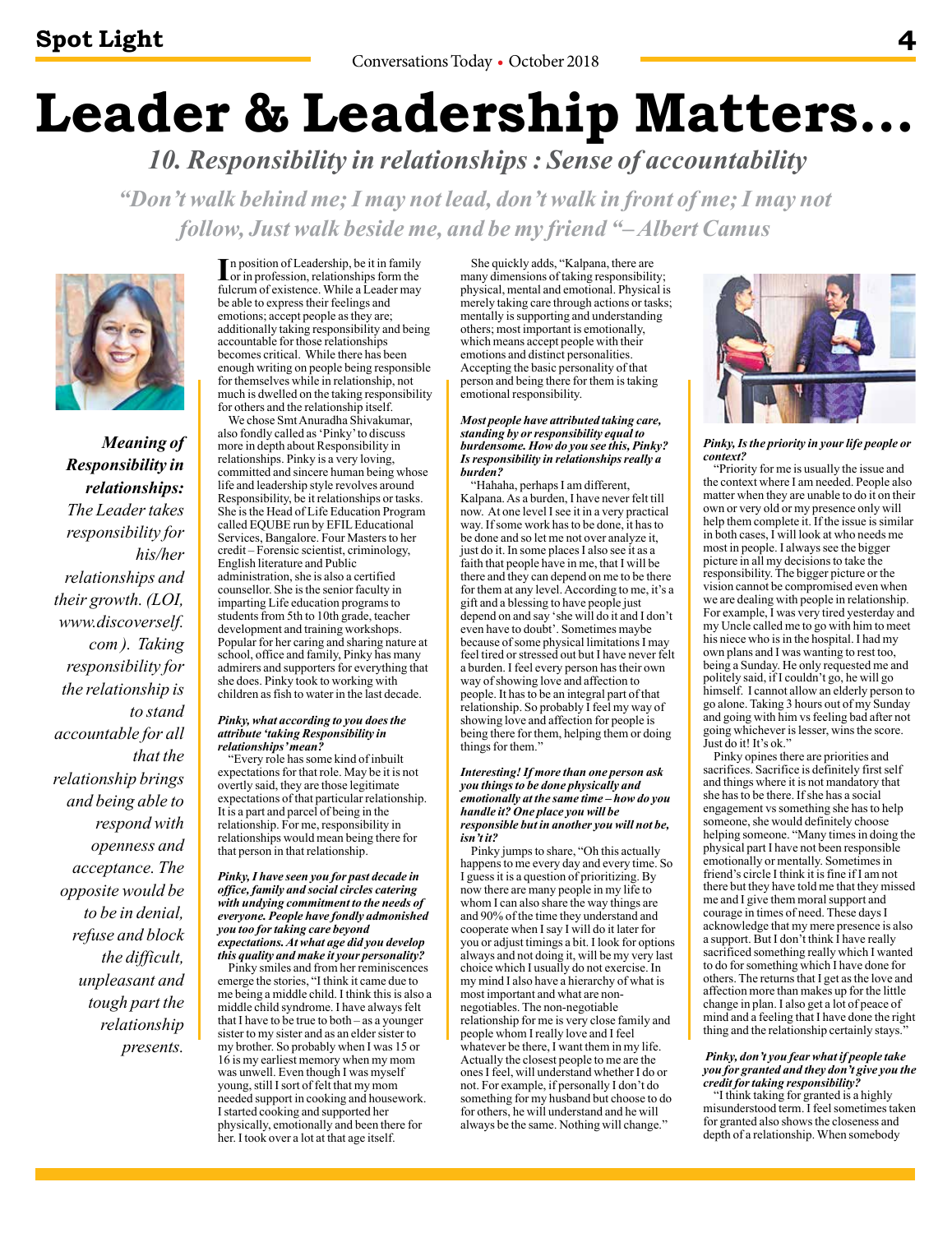#### Conversations Today • October 2018 **5 Spot Light**

says I made a decision of including you it defines the essence of the relationship. So I have never felt like they are taking advantage of me. For example if Shivu, my husband, tells someone that they can come home for lunch or dinner and Pinky will cook, I have never felt that he hasn't asked me earlier. I have always felt that he is so close to me that he can say that about me. Probably he can't say that about anybody else.

Many times I have been in situations where I have been given no choice. I



have never said it is because of others that I have no choice. I have thought maybe it is because of my actions that people have taken me for granted.

I feel every human being have their own way. Not giving credit happens all the time. Sometimes an expensive gift or something fun will be credited more than the regular hard work. At those times, I learn that I need to also do something fun and something they will value along with regular support and help. Basically it doesn't really matter to me that others have not given me credit.

 I am not saying I don't have expectations; I do want people to love me and be affectionate to me. But that has never been the main thing."

*Is this true only of close relationships only or what about in office as a leader how do you see taking for granted in* 

#### *relationships?*

"I have always felt that responsibility in a relationship is not different for different spaces. I have never differentiated between my professional and my personal work. I always feel relationship is a relationship; wherever we met, connected and engage. Be it my own son or children in school or my husband. Very consciously I do not let my actions be defined by the role.

If you as a colleague ask me something and if my elder sister ask me something, I will never differentiate. Even if I do differentiate, I feel very bad about it."

#### *So, what are the core beliefs you have Pinky that makes it easy for you take responsibility in relationships?*  Pinky has very thought provoking

beliefs like • Every relationship comes in with built in expectations and if you are in that relationship, you have

- to do the needful for that. • In every relationship, that is the
- person who just has to do it. And if it is me, it's ok.
- Many times it is just easier to do things and keep moving, rather than find reasons why someone else could have or should have and get caught in that.
- Life is all about prioritization and giving up something for something else, so why worry.

#### *Where is the danger line drawn of making people dependent on you?*

"This is a question I have been asking to myself. I do question myself, is it their need or my need for them. But most of the time it has been their need. I think people should be more empowered. With Shakti, my son I realized that my



need to be a mother should not become something which stops him from being who he can be. Probably I am able to draw a line and am aware when I cross it. Many things are drawn from past experiences. I approach it with empowerment more than dependency.

For example, in office, as a leader I do look for more of empowering in responsibility and see if it is in the part of my role too. I try to strike a balance. Yet, I do agree, I am more a doing person. Consciously I am not taking responsibility to retain people. People will remain with you only when they want to. If someone goes away and if they are important enough in my life for me I will do everything possible to get them back. It is not just doing things for people it's just making them realize that they are important to you and you will do everything for them."

#### *In Essence, what would be your thoughts about taking Responsibility in relationships?*

- I believe that if a relationship has to be at its optimum, people need to be there for each other. That may be a utopic or ideal thing. If that is not happening, the second best is that you be there for them. So you are at peace.
- The Gen Y may believe it is

always first self and then others. They say even to be for others, we have to first take care of self. I have always felt it is first others and then self.

- Now I am realizing that it need not be one for the other. It can be both. And that would be the ideal situation. For that planning and options should be optimum.
- In any relationship how you start as you go on is very important. Be clear about what you are giving to that relationship; what you are getting from that relationship; don't over analyze and think only that much that is necessary.
- Downside of this could be am I creating some kind of dependency? Am I short changing myself somewhere? Answer to self honestly
- Whatever beautiful interiors you do to a house the foundation may not be glamorous but that is what holds the building. Being there and taking care of the relationship may not be the most glamorous part of the relationship but that holds the relationship.

The mantra for any relationship is like Nike – JUST DO IT !

There is no shortcut to taking responsibility. There is no midway too. When there is no emotional sensitivity, Responsibility becomes a mere chore.

Let's explore in the next sequel, the hard bond of Responsibility in relationships needs silken Sensitivity to go deeper!

**—Dr.Kalpana Sampath**



- A. If you love something set it free, and it will come back to you if it deserves your love.
- B. By putting fences we are likely to lose our relationship.
- C. The silken bonds of love are more enduring than walls and fences.

#### Introspective Learning

- A. How do I build a fence around the person whom I love?
- B. Why do I end up putting fences around the person whom I love?
- C. What is the nature of 'Giving Freedom'?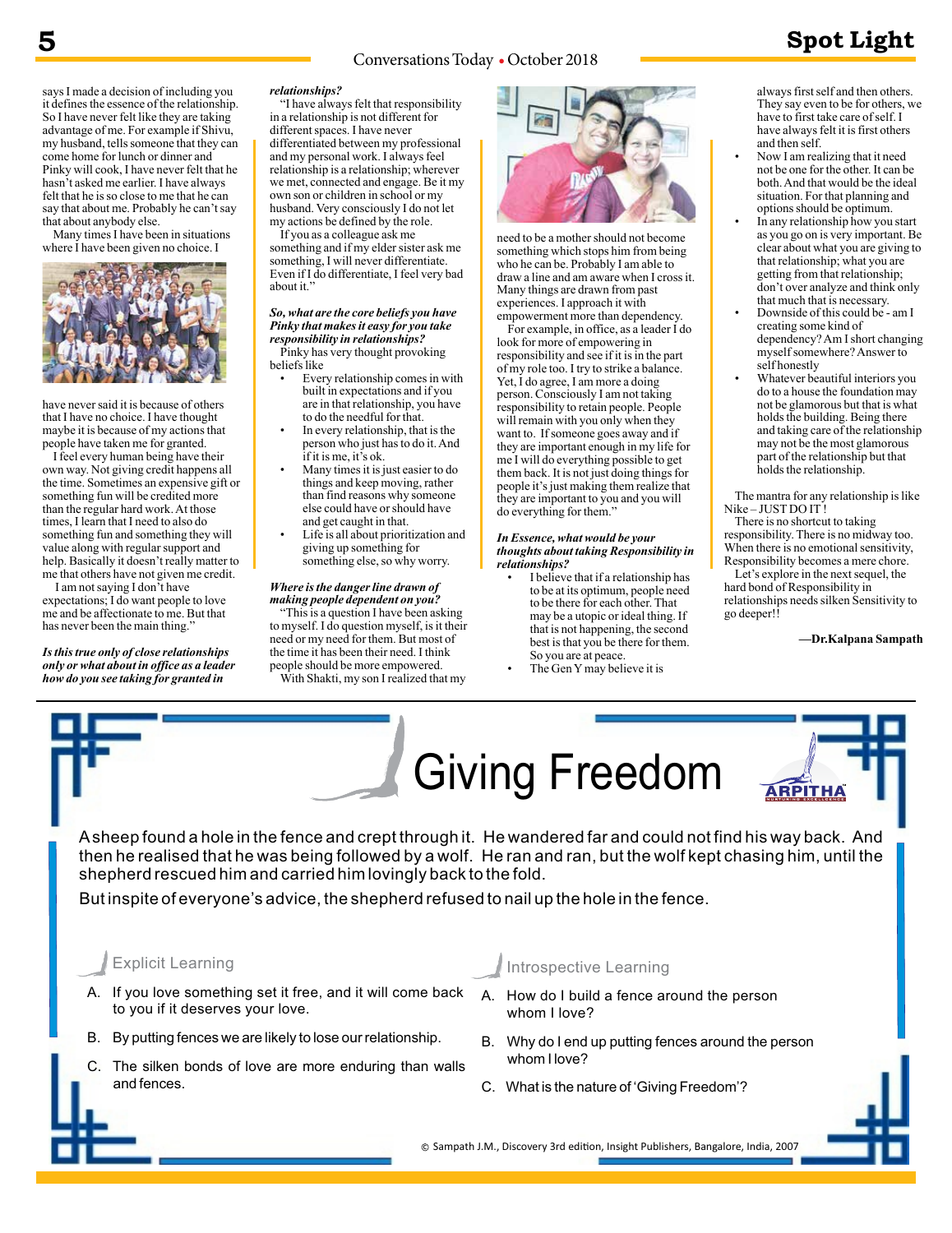# **HEALTH AND NOURISHMENT, THE ANCIENT WAY**



There's a whole lot of responsibility that rests on nutrition when it comes to a child's growth. However, in several emerging economies, proper nutrition is problematic owing to poverty, lack of education and lack of awareness.

"The rapidly changing global trends in the area of food consumption patterns, lifestyle and environment have a tremendous impact on the nutrition and health profiles of the communities," says Mohan, Founding trustee, Vaishnavi Charitable Trust.

Deepa the program manager ,reflects on how malnourishment in India has been called a silent killer, even as the proportion of under-nourished children in India is one of the highest in the world. "This percentage amounts to between 60 and 70 percent of the total population," she says, pointing out to consequences by way of this: anaemia, stunting of growth, reduction of human potential and low immunity.

While there needs to be a way to provide a solution to the problem, Vaishnavi Charitable Trust's go-to solution is Ayurveda. Being one of the oldest healthcare systems in the world, Dr Sangeeta Sharma, Research Consultant for Vaishnavi trust explains how Ayurveda categorizes'Malnourishment' comes under *'Apatarpanajanya Vyadhi*'.

melanin. She then explains that milk is the best vehicle to get medicine absorbed by the body. "Out of the eight milk sources, cow's milk is considered as the best according to Ayurveda," says Dr Sangeeta, "Chemically speaking, milk is a complex fluid in which more than 100 separate chemical compounds have been found. Its major components are water, fat, lactose, casein, whey proteins, and minerals (or ash) in amounts varying with the milk of various species of animals.'

"The management of this condition depends upon many factors like *Agni, Dosha, Dhatu , and srotas.*  The main factor is *Agni* (digestive fire), if it is enhanced proper digestion, absorption, and assimilation occurs in the body. Ayurveda strongly believes in digestion rather than nutrition," she says.

Dr Sangeeta goes on to explain how one of the main principles of Ayurveda is *Swasthasya Swasthya Rakshanam Aturasya Vikara Prashamanam.* "That means the first preference is to maintain the health of an individual and next is to cure the diseased individual," she says.

"It has been proposed that a simple solution lies in giving Ashwagandhadi Churna with Milk."

Similar results were witnessed in the Thirukoilure district, which Deepa says has about 285 students benefiting from the scheme. "About 20 to 30 children would have fever, cough, cold, stomach issues and would visit the government hospital on a daily basis," she says, "However, after the project there was a noticeable reduction in fever, cold and cough in the children."

Dr Sangeeta explains how Ashwagandha (Withania Somnifera Dunal), along with appetizers and carminatives which enhance the *Agni* (digestive fire) like long pepper, black pepper, cardamom, dried ginger, cinnamon, clove with palm sugar is often credited as a rejuvenator, growth promoter, immunemodulator, increases haemoglobin, anti- depressant, anti bacterial, increases RBC and improvement in hair

### *"The rapidly changing global trends in the area of food consumption patterns, lifestyle and environment have a tremendous impact on the nutrition and health profiles of the communities."*

The key contributor to this improvement is the simple fact that Ayurveda focuses on the Etiopathogenesis (cause of the disease) of the disease and the subsequent elimination of these factors. "That is the reason why we have appointed Ayurveda physicians at every centre for the complete examination of the child," says Mohan, "They focus on teaching them *Dinacharya* (Daily proper regimen to be followed by an individual), *Ritucharya* (do's and don't's to be followed in every season), *Swasthavritta* (healthy and hygienic habits) and *Sadvritta* (ethical and moral development) which are the important aspects for a person to live healthy."

While the trust itself may only be four years old, it has already impacted 1,000 young lives and is currently working to support 560 children across six different locations. The Jeevani Milk Scheme continues to be its main project. "We have a panel of doctors with one doctor from each district. The next step would be teaching and training on simple principles of Ayurveda to the teachers and student community. We are also getting into formal documentation and facilitation of research works by Ayurveda doctors as well," says Deepa.

The next three years will see the trust identifying homes in other districts to scale up its work. Tirunelveli and Cuddalore, for instance have already been shortlisted for implementation of the Jeevani Milk Scheme. "The goal," Deepa says, "Is to reach a minimum of 10 districts by 2019."





 However, for any given species, the range of values for the constituents of milk is fairly constant. For these purposes, the organization adopted the Jeevani Milk Scheme, guided by Dr PLTGirija, which saw several children being administered a diet of milk.

Vaishnavi Trust's project, conducted over a period of six weeks, left a huge impact. Deepa says that children saw vast improvement in its aftermath: "Teachers commented that these children were more alert in class, the children themselves admitted that they did not feel drowsy during the day, there was improved attendance in class as lesser number of children fell ill, and many reported improved ability to concentrate whether in class or at home." But that was not all. The results of the project also revealed an increase in performance, several girls reported a decrease in hair-fall, and an improvement in their menstrual cycles.

 Deepa adds, "Even when they were affected it lasted only for a few days and the potency of infection and symptoms were much lesser. Skin issues are rampant in hostels like these due to



hygiene conditions and the habits of the children themselves. Out of the 250 students, 180 students had skin issues. Now only 50 children have them and that's solely due their hygiene habits."

The Vaishnavi Charitable Trust has outlined its vision — that every child grows up learning and inculcating the principles of Ayurveda, which will bring a sense of wellbeing and can completely eradicate malnourishment not only for themselves but also future generations.

*Chemically speaking, milk is a complex fluid in which more than 100 separate chemical compounds have been found.*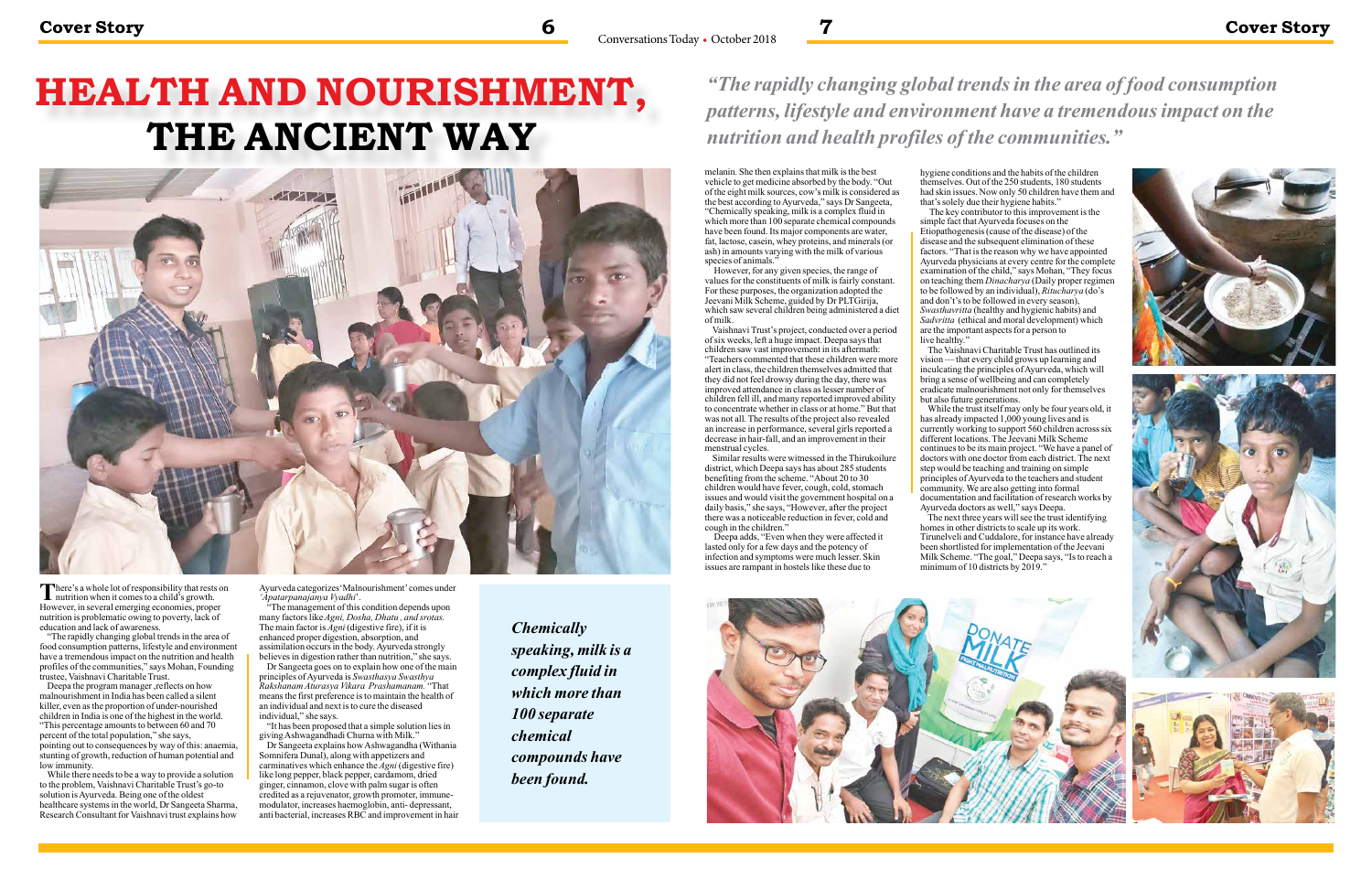## **SOCIAL IMPACT AND THE ARGUMENT AGAINST UNQUALIFIED 'GROWTH'**

In connection with business an economy, we hear a lot about n connection with business and the 'growth'.

Economists argue that the economy has to grow year on year. Investors claim that businesses have to continually grow as the alternative is for them to stagnate and get overtaken in an increasingly competitive market. Even social enterprises are being pressed into 'growing their business' – usually in business terms such as increasing turnover, improving profits, increasing staff and, generally, expanding market share. It would appear that the winners in the pervading and traditional economy are the enterprises that are growing and, if you are not growing, you join the losers.

I want to challenge that idea when it is applied to 'social and community enterprises'. I shall argue that social economy organisations are different from mainstream businesses as their core 'business' is achieving an essentially social or community goal. Therefore, they should operate differently – making different decisions for different reasons – and ultimately judging their success or failure, not in terms of growth, but in terms of positive, qualitative social change.

I suppose what I want to say about 'growth' is not particularly new. Barack Obama has said…

Trade has been a cornerstone of our growth and global development. But we will not be able to sustain this growth if it favors the few and not the many.[Speech in Berlin, 24 July 2008.]

He was talking fundamentally about sustainability. Interestingly, this contrasts significantly with Benjamin Franklin one of the Founders of the USA, who several centuries previously, stated…

Without continual growth and progress, such words as improvement, achievement, and success have no meaning.

Indeed, the context was quite different in Franklin's time and the world was not hurtling towards climate change and potential environmental Armageddon. Thus, the historical context matters in how we consider concepts such as 'growth'.

In 2009 Tim Jackson wrote Prosperity Without Growth: the transition to a sustainable economy. The second edition, Prosperity Without Growth: foundations for the economy of tomorrow was published last year (2017). In it, Jackson sees enterprise as a 'form of social organisation' with work representing participation in society where money should be used for the 'social good' – reducing inequality and supporting ecological stability.

This appears to me to be very close to what the pioneers in the social enterprise



movement talked about. There has to be an alternative way of looking at the economy which is inextricably linked to notions around creating zero waste through recycling and working towards a more 'circular economy'.

I know of a number of social and community enterprises that responded to the urge to grow. They have tended to assess their success in increased turnover, improved surplus or profit, and in recruiting more staff. These are ways in which a traditional business measures their success and quantifies their achievements. But what of improving the quality of the social change that happens as a result of what they do? Is that to be sidelined in the drive for business success?

With community enterprises, in particular, growth can be difficult. They are community-based, often operating within a particular locality, and with no intention of growing through domination or expanding into other areas. They are often owned by the community to create community benefit on behalf of that very same community. They want to get better at what they do and make a difference to local people by working closely with local residents.

The Scottish Government published its Social Enterprise Strategy earlier this year. I was interested to see that it recognises the wide community-based nature of social enterprise in Scotland – often operating in financially perilous waters. To its credit, it does not bang on

about 'growth' and in terms of 'scaling up' social enterprises. It states…

In increasingly competitive and uncertain markets, scale can be a weakness as well as a strength. For social enterprises, it may become increasingly preferable to scale capacity and impact through partnership rather than pursuing an organisational growth strategy. Collaboration, franchising, and replication will all come into sharper focus.

The last sentence of this quote is crucial. It highlights the need for collaboration – implicitly in place of competition; and the role of looking to replicate practices in another place.

However, there lies a danger in both of these: collaboration is difficult to foster when funding and investment are usually distributed through highly competitive structures. Similarly, replication is problematic due to varying contexts – what works in one place will not necessarily work in another, or certainly not in the same way.

Within the social economy, I believe, we should be doing enterprise differently and one example of this is that collaboration should be encouraged to replace overt competition. Admittedly, this is a controversial notion and difficult to achieve but it is central to working together for the common good.

Another area where we should be doing things differently in the disputed arena of 'social impact'.

Social and community enterprises

trade in exchanging goods and services. They do this to achieve a central aim of improving people's lives; not adversely harming the environment; in changing behaviours or influencing cultural norms for the betterment and well-being of all.

So how do they know whether or not they are successful?

The Social Audit Network (SAN) has been working in this area of impact and subsequent accountability for a long time. It believes that social enterprises should report on their social and community achievements on a regular basis. At the same time, social enterprises should check on their internal aspects or social enterprise credentials.

In summary, these credentials are: being good to their staff and volunteers; being accountable through appropriate governance; not making individuals wealthy at the expense of the wider society; 'washing their face' financially; being environmentally responsible, and helping the local economy along…

SAN also believes that social reports should not be used primarily for marketing and that they should be subjected to some form of audit that checks facts and interpretations made in these reports.

Some form of social accounting and audit (SAA) is required urgently by the social enterprise movement. SAA is an alternative way of doing things – recognising that working towards social change is a different aim, and cannot be measured in financial terms or in terms of business growth.

Social accounting is not about money. It is, crucially, about how a social or community enterprise can be accountable – and importantly – held to account for what it is trying to do and what it is trying to be, in social, environmental and cultural terms.

In conclusion, I have always believed that in the end, the future of social and community enterprise will come down to how accurately they gauge their success and how they report this differently, but not entirely different, from traditional business.

We have to not only create a new way of seeing the world's economy (as referenced in Prosperity Without Growth), by getting in place more appropriate mechanisms that suit an alternative way of doing business. That includes social funding, social management, social accounting, social capital, social enterprise planning and so on…

So, ditch unqualified growth and get busy at doing things differently. A possible New Year's resolution?

> **—Alan Kay Social Audit Network (SAN) www.socialauditnetwork.org.uk**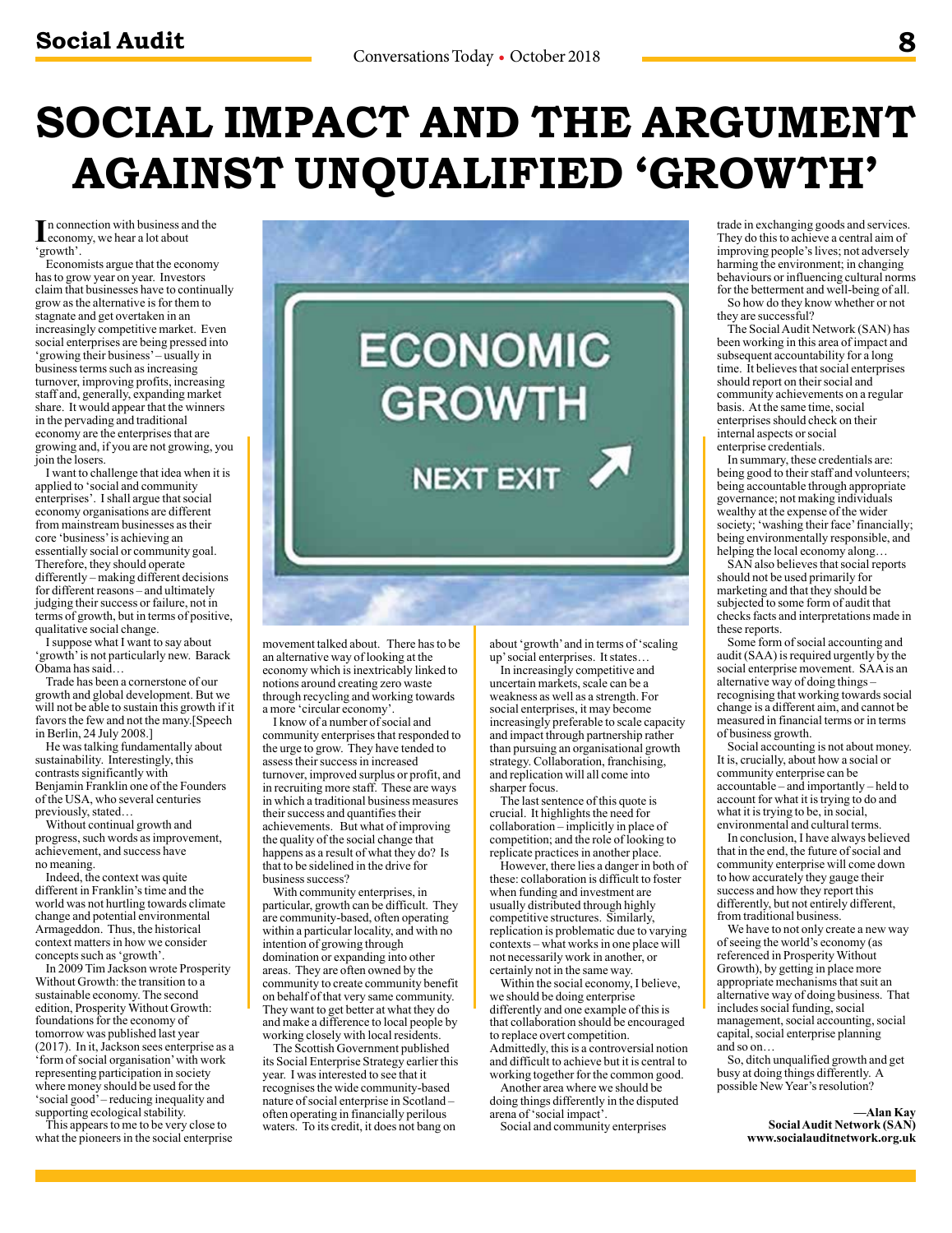## **BEYOND BARRIERS AND BOUNDARIES**

**66** Art speaks where words fail to explain," goes a quote. The magnitude of this truth hits you the minute you enter HeART BEAT Foundation's gallery, where the works of some ingenious up-and-coming artists are put up for the viewer's delight. Whether it is R. Udhayakumar's abstract acrylic paintings, the skilled needlework of K. Narasimhalu, the feminine mystique art of Suvedha Ganesh or the textured, palette-knife art by S. Anand, each piece in this virtual gallery draws your attention towards its intricate details.

We got in touch with V.S. Ramana the Founder and Managing Trustee to understand the concept of this organization. A photographer and an artist himself, Mr. Ramana, along with his artistically inclined family set up this Trust in 2014. What is so different about this Art Foundation? It is exclusively comprised of artists with disabilities.

Currently consisting of five artists and still growing, HeART BEAT Foundation actively works towards showcasing works of art, gaining endorsement from society, seeking a fair price for the art to make the artists financially independent and additionally continuing the required therapy, education and such other aspects of the artist's life. How does the foundation identify the artists?

Mr. Ramana says, "Our Foundation gets word of mouth references from individuals and NGOs. Our friend and Art Curator Lakshmi Venkataraman, a gallery owner and music critic herself, brought us to our first artist, Udhayakumar. In 2014, we made our debut show with Udhayakumar as our sole artist. Over 70 works of his were showcased, effecting a sale of his paintings worth two lakh rupees!"

It is amazing that Udhayakumar, paralyzed by the degenerative Spinal Muscular Atrophy, continues to produce this large volume of artwork, using the movement of his thumb and index finger alone. Although affected by SMA from a short 10 months since his birth, Udhayakumar's artistic skills developed early in his childhood. Since the age of seven, he has been conducting solo exhibitions at the celebrated Lalit Kala Academy, Amethyst, Gallery Sri Parvathy and Ambassador Pallava, in Chennai. He is known to immerse himself in his works, not resting until he finishes any piece that he has begun. He is particularly fond of painting horses, as he views them as a symbol of power and energy. He is very vocal about his stance on various social issues through his art. "I want to express my solidarity with the Bhopal gas tragedy victims who are running from pillar to post for justice," says Udhayakumar. A champion of the rights of the disabled, he also reminds us "People with disabilities need to be recognized for their talent rather than their disability." Udhayakumar's art has been praised by several celebrities, including noted film star and artist Mr. Sivakumar.

While one artist relies on the dexterity





of his two fingers alone, another makes do without the use of his arms altogether. K. Narasimhalu was brought into the care of the Andhra Mahila Sabha as an infant with cerebral palsy. He grew up learning to use his two feet instead, to do all the work that's usually done using hands. He not only does his everyday activities such as eating, drinking, handling the phone, ironing clothes etc. with his feet, he creates beautiful paintings, embroidery works and greeting cards using various computer applications. A topper of his class in Class X and XII, Narasimhalu learnt each one of these crafts during his free time. He is an unstoppable force, as evident from the way he speedily skates around, perched upon his wheeled plank that looks not very different from a skateboard. In a short documentary film about him, when asked what inspires him to do so many different things, Narasimhalu states in a matter-of-fact tone, "I'm very wary of wasting time. Every free minute I get is spent in learning a new craft or in creating new

*Although affected by SMA from a short 10 months since his birth, Udhayakumar's artistic skills developed early in his childhood*

art. I do not need any specific inspiration. I just make good use of my time."

It takes Narasimhalu months on end to complete a single tapestry. "He is a unique artist in this needle craft segment," says Mr. Ramana, "We strove to promote a 3x4 foot threadwork that took him 18 months of hard work, successfully selling it at a handsome price of thirty thousand rupees."

Artist Suvedha Ganesh graduated from the Government College of Fine Arts, Chennai. She is a recipient of several awards, notably a National Award for her outstanding creativity from the Ministry of Social Justice and Empowerment, New Delhi in 2010. Her art transcends her speech and hearing impairments, showcasing feminine gracefulness in nature.

S. Anand is an artist who holds degrees in Psychology, Painting and Multimedia design applications. Despite having been diagnosed with Congenital Arterio-Venous Malformation of Spinal Cord he has held numerous art shows, where his impressionistic style paintings using

different mediums such as oil, acrylic and water colours are showcased.

"100% proceeds of the sale from our events goes to the artist," says Mr. Ramana, who believes that these artists need recognition and not pity. He observes, "There are many budding disabled artists who need just a little artguidance. Our Foundation strives to support them through art-training so that they might shine."

Talking about future plans for the Foundation, Mr. Ramana says, "We are looking to set up a permanent art centre where art training and art therapy can happen. Through this centre, we hope to educate youth in disability-related issues and to conduct motivational workshops for corporate staff based on the dreams, pursuits and works of our disabled artists. The artists' 'Never Say Die' spirit will hopefully inspire corporates to volunteer at our foundation. Along with all this, we are also going to float an online gallery and e-commerce portal to make it easier for interested buyers to access our artists' works. After all, our Trust has 80G certification and our donor receipts to buyers makes them eligible for tax rebates!"

So far, HeART BEAT Foundation has held 18 shows and raised 18 lakh rupees for five artists. A detailed account of each artist and a documentary film on them is available at heartbeatfoundation.in. The website also serves as a great resource for interested parties to participate in the Foundation's activities. "We only want to grow this artists' community and get the deserving recognition for them," says Mr. Ramana as he signs off.

**—Archanaa Ramesh**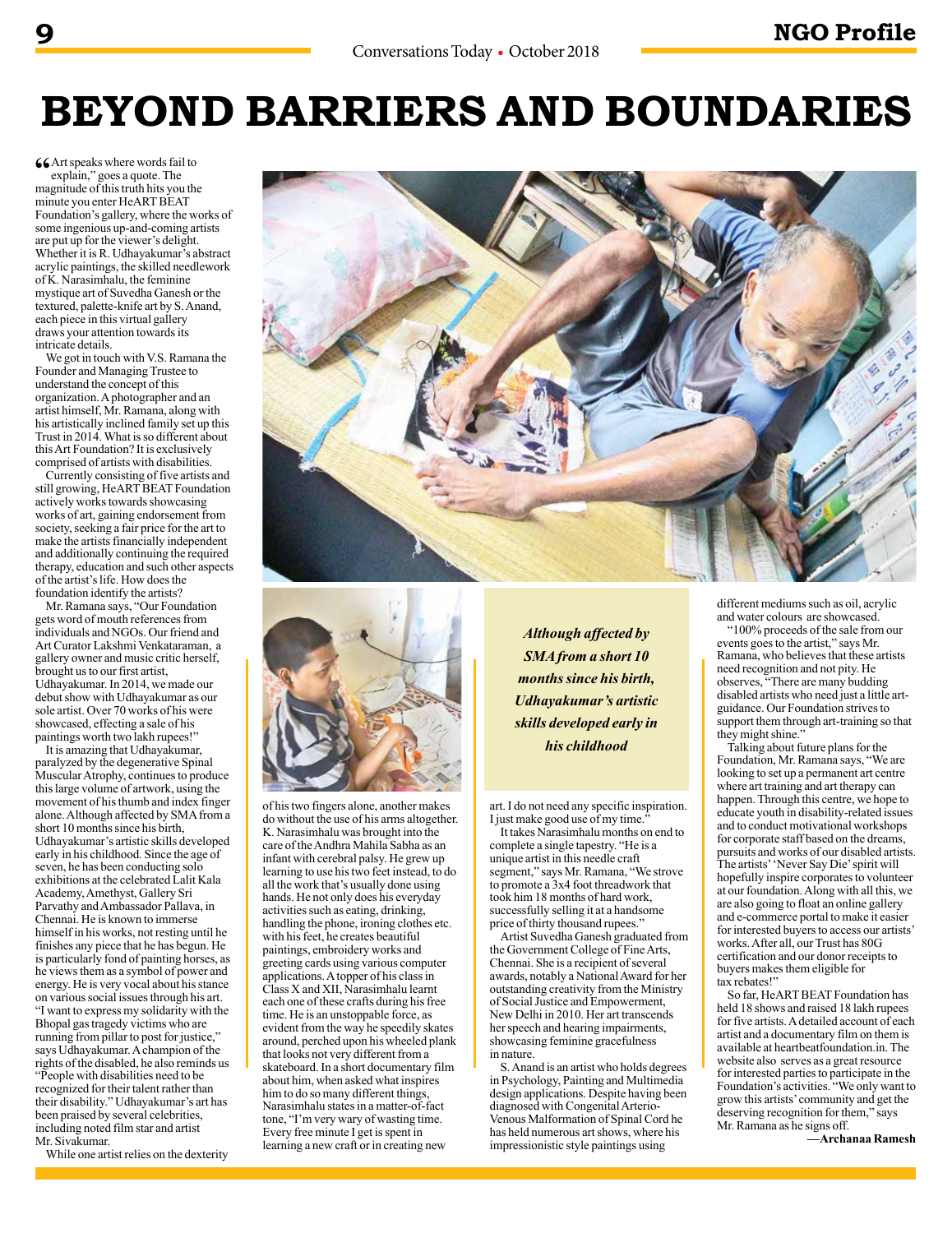# **One dentist, two wheels, and a student's dream**



She quit school, because she had to take care of her paralysed father. But the gift of a humble bicycle gave her a chance to return to her studies, and renew her dream of becoming a doctor.

"When I got my new bicycle, it felt really good. I was really happy. Earlier, it took a long time to reach school, because I had to walk. Bicycle saves me a lot of time," says Sumitra, a 10th grade pupil living in Bordi, a coastal village in western India.

Her benefactor Dr Suwas Darvekar understands only too well what it felt like not having the means to attend school. Brought up in a slum, Dr Suwas says he missed a lot of classes, because he could not afford the bus fare.

"The biggest issue was going from the house to the school," says Dr Suwas. "A lot of people in the slum helped me with the bus fee to reach school. And that is how I could complete my studies."

These days the Mumbai dentist and avid cyclist wants to repay the kindness he received as a boy. He is on a mission to help as many children finish school.

And one way to achieve this is by removing their biggest obstacle - physical distances. Many children drop out of school, because they have to walk as far as 10km a day, often barefeet, to attend class.

Dr Suwas says, "One of the biggest transforming factors in a kid's life is education...but how to get the students to the school was a challenge. People are hard-pressed for even a few rupees. They cannot afford the bus fee or the rickshaw fee.

He did not have to look further than his own home for the solution - a low-cost, environmentally friendly bicycle. Through the Sangeeta Darvekar Charitable Trust and donations from family, friends and supporters, Dr Suwas has empowered hundreds of tribal children in Palghar district with their own twowheelers.

Says Asha Vartak, the principal of SPH School, "Dr Suwas told the children to come to school... Their attendance is 100 per cent." She adds, "Even a humble

cycle can teach us a lot. And we learned this through Dr (Suwas)."

Donor and volunteer Dr Dharmaji Shinde says, "If I can take one student, who was going to drop out from school, to college level, not only one child, one family is uplifted."

For Sumitra, her bicycle has brought her closer to building a better life for her family and herself.

"No one in my family has even been to school. That's why I want to study. So we don't have to live in poverty anymore," she says. "With my education, I could achieve something in life."

"Come what may, I won't leave school."

*—A story by Our Better World – the digital storytelling initiative of the Singapore International Foundation (www.ourbetterworld.org)*



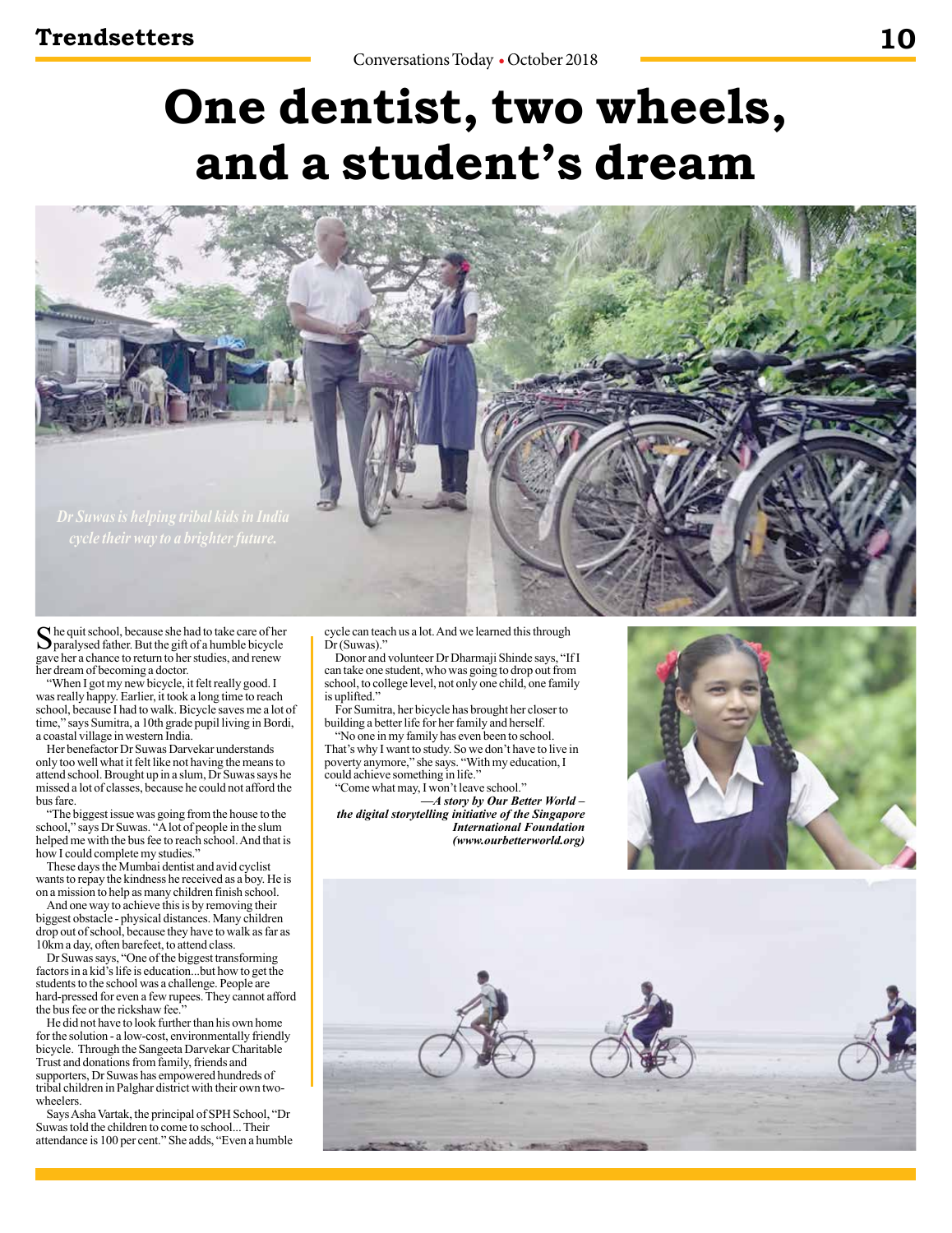### **Differentiation & Innovation in Implementation**

*In Startup50 2017: Incorporated in 2015, BigHaat is an Agricultural Inputs digital platform for farmers to procure wide choice of branded and quality inputs that ranges from seeds to agri implements. It is a disruptive supply chain technology platform not just for farmers but to all stakeholders in the agri inputs supply chain. This Ankur Capital-backed company serves 50,000+ farmers on its platform and for impacting 1 lakh+ ha acres with the right supply chain technology.*



Farmers can access a wide choice<br>of branded and quality inputs in the BigHaat platform, through BigHaat extension team on fields, missed call, web, mobile, call center and WhatsApp. Door delivery of agriinputs reduces the effort of visiting a retailer and saves money and time while improving productivity. BigHaat's main customers other than farmers include nurseries, polyhouses, and contract farming communities.

Advisory and knowledge base both through digital platform and through

call center ensures dissemination of right information to farmers for their empowerment. Several innovative products are being invented by many start-ups and other established companies, but awareness and accessibility is low and slower in the traditional distribution system. The digital platform improves access and helps farmers procure these products with the touch of a button, from wherever they are. The company has raised Rs 2.7 crore from Ankur Capital in 2016 and currently employs 25 people.

The company will also partner with various other service providers such as logistics, storage and buy-back platform to help farmers access quality integrated services under one platform. The platform not only connects buyers and suppliers for presale and post-sale support services but also aims to provide seamless end to end user experience.

*—Meera Srikant This article was first published in TheSmart CEO Magazine (www.thesmartceo.in)*

### **Impact**

- *• Providing employment to rural youth by hiring them as field extension team or helping them to become entrepreneurs by joining them as channel partners.*
- *• Farmers get higher germination with best quality of seeds*
- *• Reducing overall input cost for farmers with access to right package of practices and products.*

CSIM Centre for Social Initiative and Management

**C**entre for Social<br>
Initiative and<br>
(CSIM) is a unit of Manava Initiative and Management Seva Dharma Samvardhani. It is a learning centre that promotes the concept of social entrepreneurship.

CSIM offers **training and consultancy to social enterprises** – for-profits and non- profits – to facilitate them to apply successful business practices and yet retain

their social mission. It also offers training and hand holding support to prospective social entrepreneurs and enable them to launch their social initiatives.

For more information, please visit our website **www.csim.in**

#### **Contact Persons:**

Ms. **Marie Banu**, Director, Chennai @ 9884700029

Mr. **Ramesh Balasundaram**  Director, Bangalore @ 9845211311

Mr.**K L Srivastava**, Director, Hyderabad @ 9912656112

Dr. **Madhuri. R**, Head, Coimbatore, @ 9840222559

Mr. **Sandeep Mehto,** Head – Hosangabad , @ 96696 77054

CSIM also facilitates **Social Accounting and Audit** for social enterprises, CSR projects, and NGOs through Social Audit Network, India (SAN India).

For further information, please contact: Ms.**Latha Suresh,**  Director, SAN, India @ 92822 05123. **www.san-india.org**